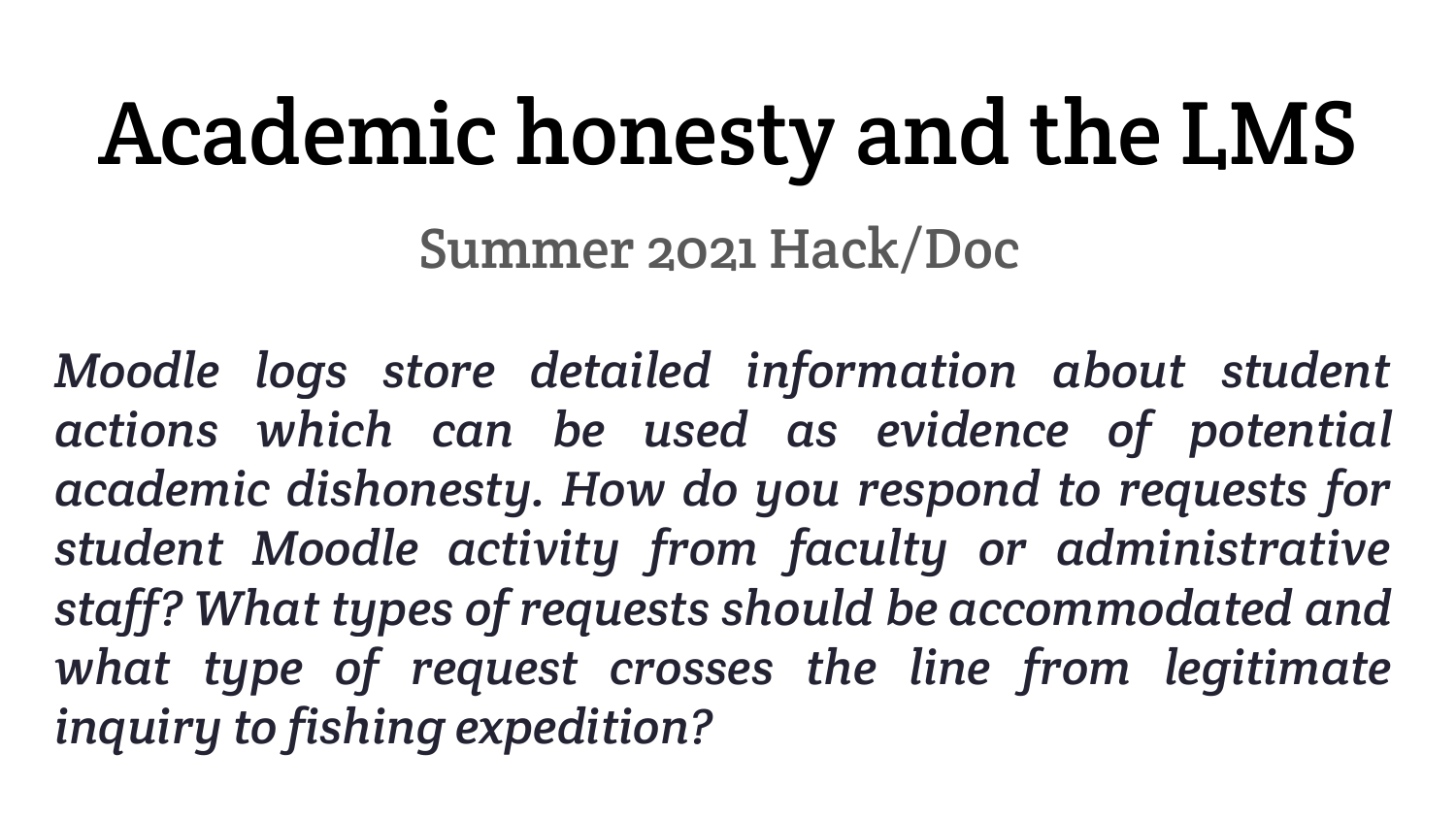#### The issues

- Faculty (dis)comfort with take home exams and potential cheating
	- Wide variety of faculty opinions
- Increased use of take home exams via Moodle may continue post-pandemic
- Possible solutions may be beyond the purview of IT:
	- [Honor code](https://www.insidehighered.com/news/2012/09/06/honor-code-may-not-be-enough-solve-academic-integrity-issues-harvard)?
	- More authentic assignments
- Faculty look to IT for help with determining cheating
- What is an an appropriate scope for ITS to get involved?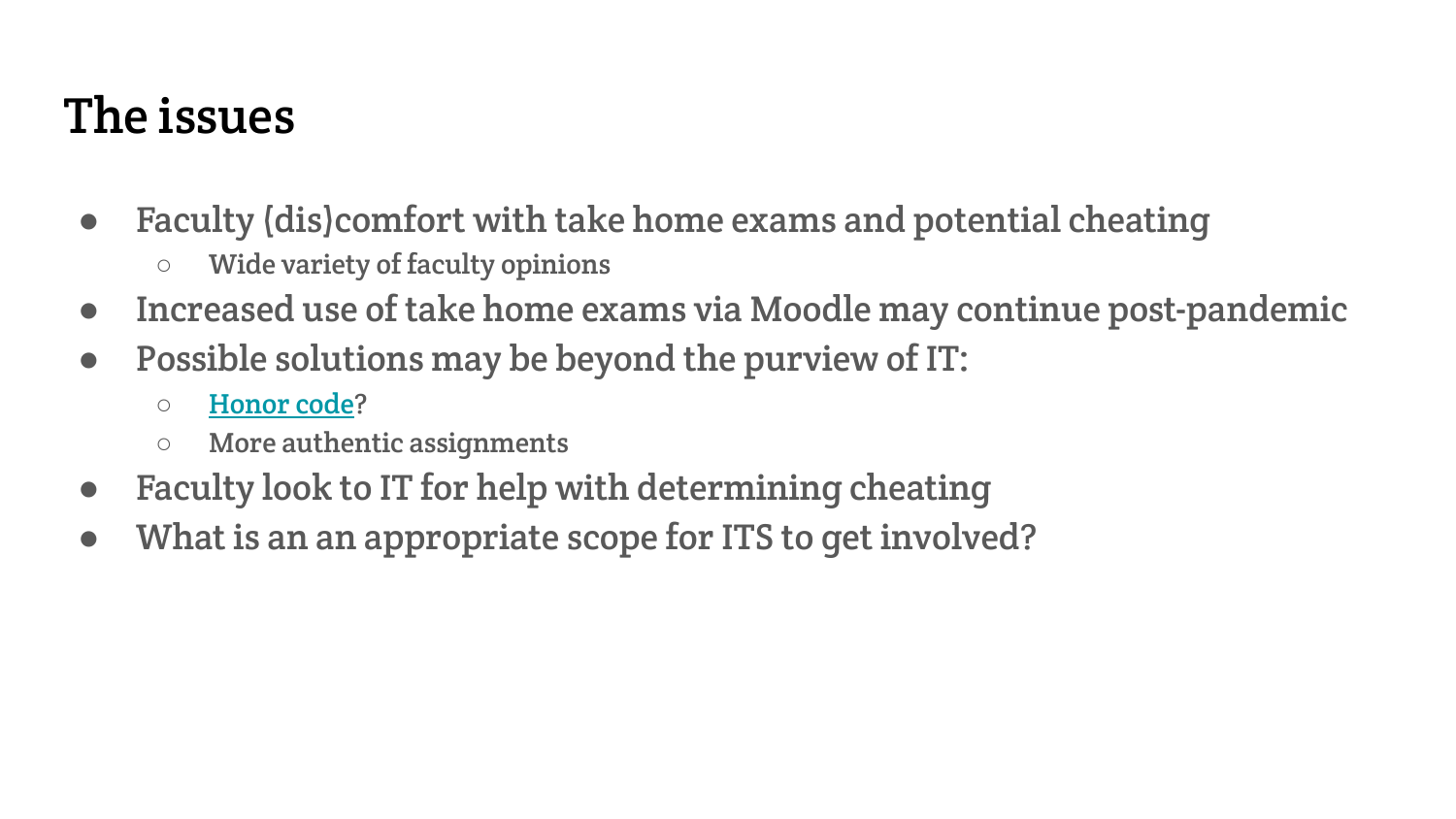#### Dartmouth Medical School 2021

## **Online Cheating Charges Upend Dartmouth Medical School**

The university accused 17 students of cheating on remote exams, raising questions about data mining and sowing mistrust on campus.

Pre-emptive searching for potential cheating

[New York Times, May 9, 2021](https://www.nytimes.com/2021/05/09/technology/dartmouth-geisel-medical-cheating.html)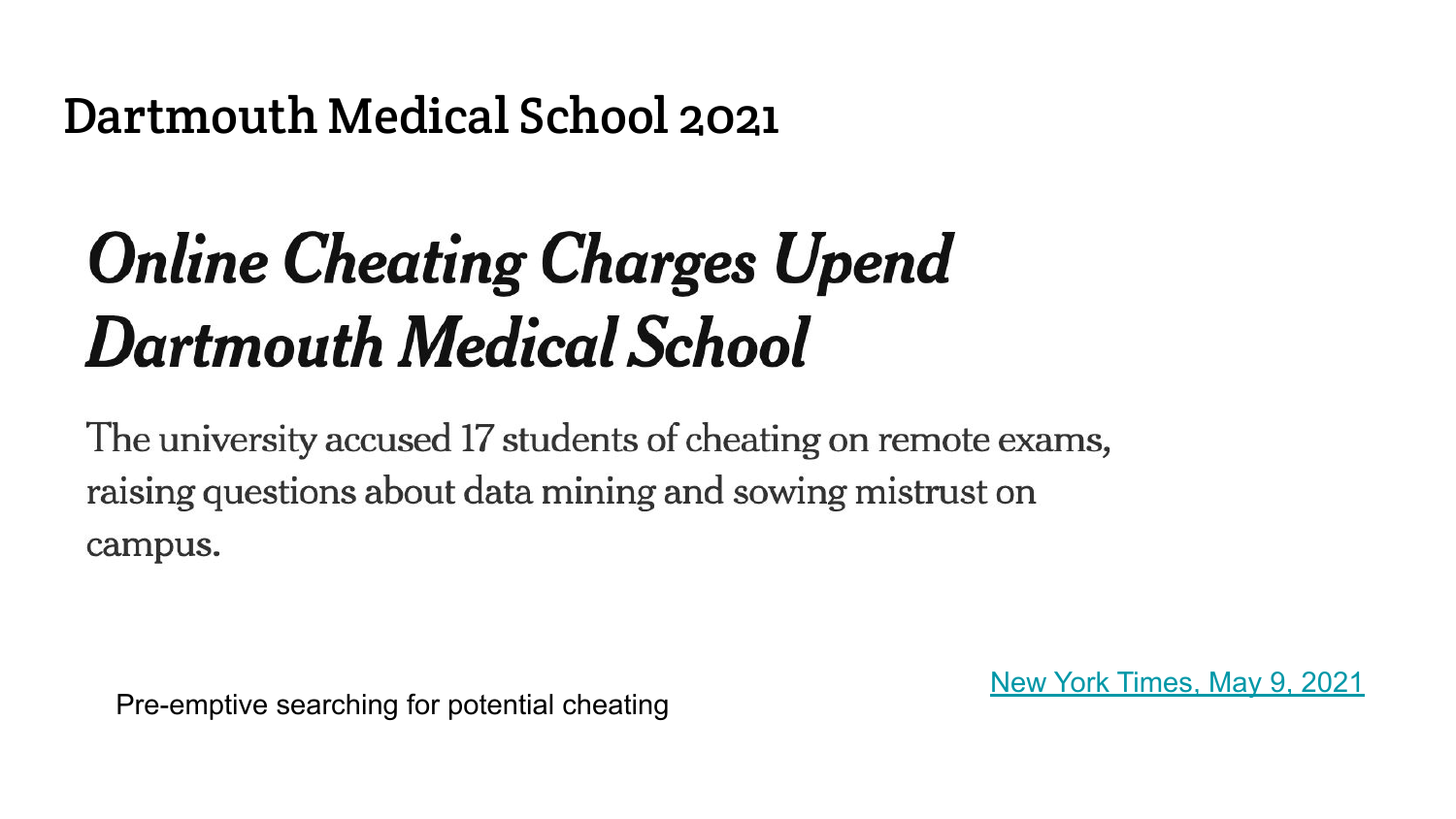### Webcam Spy Case

#### Don't want the wild west - have some policies in place

[Lower Merion report: Web cams](https://www.inquirer.com/philly/news/breaking/20100419_Lower_Merion_details_Web_cam_scope.html) [snapped 56,000 images](https://www.inquirer.com/philly/news/breaking/20100419_Lower_Merion_details_Web_cam_scope.html)

[Robbins v. Lower Merion School](https://en.wikipedia.org/wiki/Robbins_v._Lower_Merion_School_District) [District](https://en.wikipedia.org/wiki/Robbins_v._Lower_Merion_School_District)

#### Lower Merion report: Web cams snapped **56,000 images**

Lower Merion School District employees activated the web cameras and tracking software on laptops they gave to high school students about 80 times in the past two school years, snapping nearly 56,000 images that included photos of students, pictures inside their homes and copies of the programs or files running on their screens, district investigators have concluded.



This photo, allegedly taken surreptitiously by the Lower Merion School District through a laptop web camera, shows Blake Robbins sleeping at home at 5 p.m. on Oct 26. (Photo provided by the Robbins family)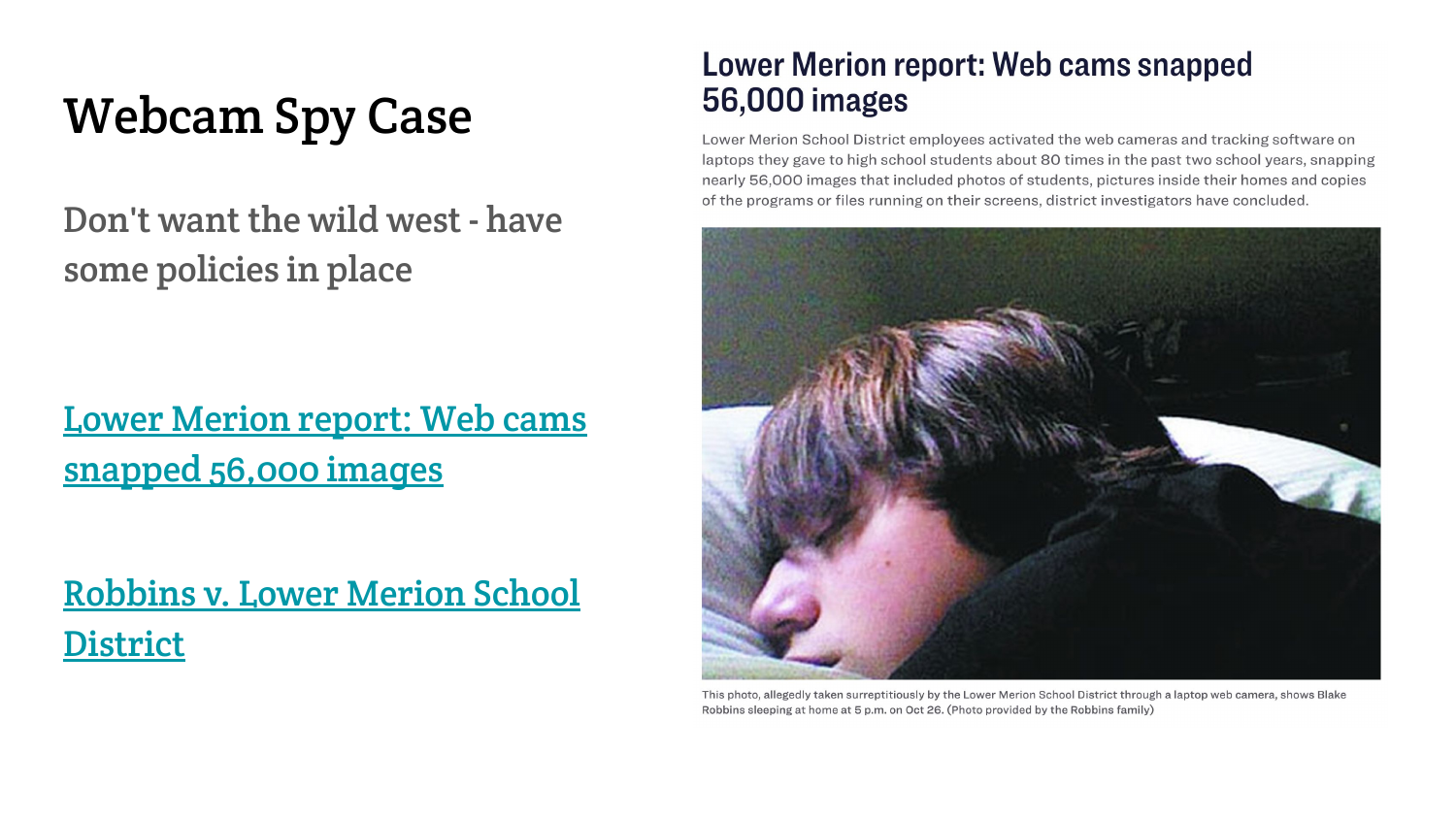### Moodle Academic Integrity Landscape

- Moodle logs track most student actions, including
	- IP address
	- Detailed information about when each question of a quiz is submitted
- Easy for instructors to view course logs, but volume of information / lack of familiarity make it difficult to process for large classes
- Plagiarism utilities such as Turnitin are available for assignments (and soon for quick essay questions
- Safe Exam Browser available to lock down browser for quizzes not widely used at CLAMP/CLAC schools (same with proctoring software)
- Logs don't show downloaded files or cached files in Moodle app